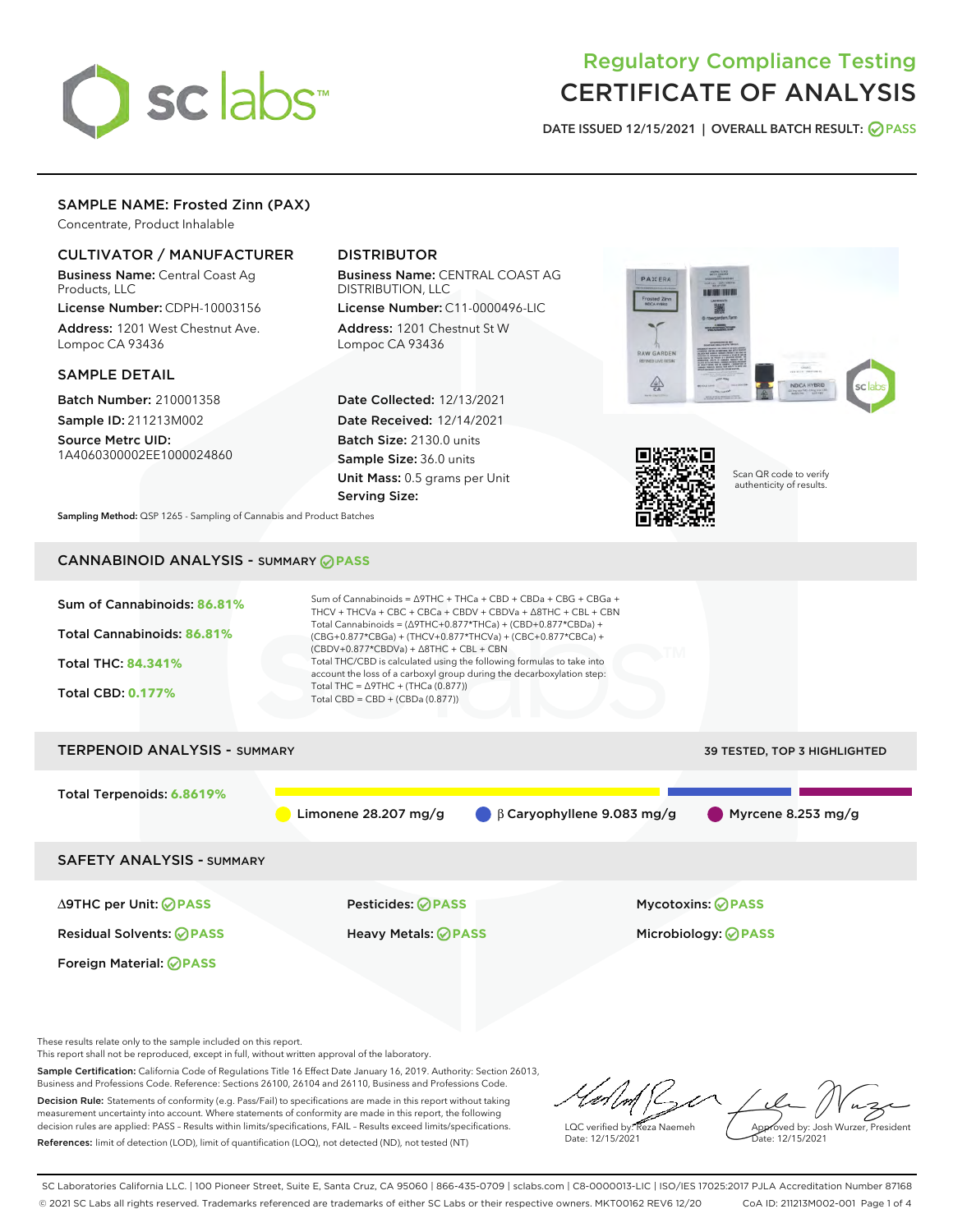

Terpene analysis utilizing gas chromatography-flame ionization detection (GC-



FROSTED ZINN (PAX) | DATE ISSUED 12/15/2021 | OVERALL BATCH RESULT:  $\bigcirc$  PASS

TERPENOID TEST RESULTS - 12/15/2021

FID). **Method:** QSP 1192 - Analysis of Terpenoids by GC-FID

### CANNABINOID TEST RESULTS - 12/14/2021 2 PASS

Tested by high-performance liquid chromatography with diode-array detection (HPLC-DAD). **Method:** QSP 1157 - Analysis of Cannabinoids by HPLC-DAD

#### TOTAL CANNABINOIDS: **86.81%**

Total Cannabinoids (Total THC) + (Total CBD) + (Total CBG) + (Total THCV) + (Total CBC) + (Total CBDV) + ∆8THC + CBL + CBN

TOTAL THC: **84.341%** Total THC (∆9THC+0.877\*THCa)

TOTAL CBD: **0.177%**

Total CBD (CBD+0.877\*CBDa)

TOTAL CBG: 1.252% Total CBG (CBG+0.877\*CBGa)

TOTAL THCV: 0.43% Total THCV (THCV+0.877\*THCVa)

TOTAL CBC: ND Total CBC (CBC+0.877\*CBCa)

TOTAL CBDV: ND Total CBDV (CBDV+0.877\*CBDVa)

| <b>COMPOUND</b>  | LOD/LOQ<br>(mg/g)          | <b>MEASUREMENT</b><br><b>UNCERTAINTY</b><br>(mg/g) | <b>RESULT</b><br>(mg/g) | <b>RESULT</b><br>(%) |
|------------------|----------------------------|----------------------------------------------------|-------------------------|----------------------|
| <b>A9THC</b>     | 0.06 / 0.26                | ±29.013                                            | 843.41                  | 84.341               |
| <b>CBG</b>       | 0.06/0.19                  | ±0.493                                             | 12.52                   | 1.252                |
| <b>THCV</b>      | 0.1/0.2                    | ±0.21                                              | 4.3                     | 0.43                 |
| <b>CBN</b>       | 0.1/0.3                    | ±0.25                                              | 3.9                     | 0.39                 |
| $\triangle$ 8THC | 0.1/0.4                    | ±0.18                                              | 2.2                     | 0.22                 |
| <b>CBD</b>       | 0.07/0.29                  | ±0.082                                             | 1.77                    | 0.177                |
| <b>THCa</b>      | 0.05/0.14                  | N/A                                                | <b>ND</b>               | <b>ND</b>            |
| <b>THCVa</b>     | 0.07/0.20                  | N/A                                                | <b>ND</b>               | <b>ND</b>            |
| <b>CBDa</b>      | 0.02 / 0.19                | N/A                                                | <b>ND</b>               | <b>ND</b>            |
| <b>CBDV</b>      | 0.04 / 0.15                | N/A                                                | <b>ND</b>               | <b>ND</b>            |
| <b>CBDVa</b>     | 0.03/0.53                  | N/A                                                | <b>ND</b>               | <b>ND</b>            |
| <b>CBGa</b>      | 0.1 / 0.2                  | N/A                                                | <b>ND</b>               | <b>ND</b>            |
| <b>CBL</b>       | 0.06 / 0.24                | N/A                                                | <b>ND</b>               | <b>ND</b>            |
| <b>CBC</b>       | 0.2 / 0.5                  | N/A                                                | <b>ND</b>               | <b>ND</b>            |
| <b>CBCa</b>      | 0.07 / 0.28                | N/A                                                | <b>ND</b>               | <b>ND</b>            |
|                  | <b>SUM OF CANNABINOIDS</b> |                                                    | 868.1 mg/g              | 86.81%               |

#### **UNIT MASS: 0.5 grams per Unit**

| ∆9THC per Unit                         | 1120 per-package limit | 421.70 mg/unit  | <b>PASS</b> |
|----------------------------------------|------------------------|-----------------|-------------|
| <b>Total THC per Unit</b>              |                        | 421.70 mg/unit  |             |
| <b>CBD</b> per Unit                    |                        | $0.88$ mg/unit  |             |
| <b>Total CBD per Unit</b>              |                        | $0.88$ mg/unit  |             |
| <b>Sum of Cannabinoids</b><br>per Unit |                        | 434.0 mg/unit   |             |
| <b>Total Cannabinoids</b><br>per Unit  |                        | $434.1$ mg/unit |             |

| <b>COMPOUND</b>         | LOD/LOQ<br>(mg/g) | <b>MEASUREMENT</b><br><b>UNCERTAINTY</b><br>(mg/g) | <b>RESULT</b><br>(mg/g)                         | <b>RESULT</b><br>(%) |
|-------------------------|-------------------|----------------------------------------------------|-------------------------------------------------|----------------------|
| Limonene                | 0.005 / 0.016     | ±0.4034                                            | 28.207                                          | 2.8207               |
| $\beta$ Caryophyllene   | 0.004 / 0.012     | ±0.3234                                            | 9.083                                           | 0.9083               |
| <b>Myrcene</b>          | 0.008 / 0.025     | ±0.1065                                            | 8.253                                           | 0.8253               |
| $\beta$ Pinene          | 0.004 / 0.014     | ±0.0527                                            | 4.580                                           | 0.4580               |
| Ocimene                 | 0.011 / 0.038     | ±0.1369                                            | 4.264                                           | 0.4264               |
| $\alpha$ Pinene         | 0.005 / 0.017     | ±0.0360                                            | 4.183                                           | 0.4183               |
| Terpinolene             | 0.008 / 0.026     | ±0.0613                                            | 2.990                                           | 0.2990               |
| $\alpha$ Humulene       | 0.009 / 0.029     | ±0.0651                                            | 2.029                                           | 0.2029               |
| Linalool                | 0.009 / 0.032     | ±0.0482                                            | 1.268                                           | 0.1268               |
| Fenchol                 | 0.010 / 0.034     | ±0.0447                                            | 1.154                                           | 0.1154               |
| Terpineol               | 0.016 / 0.055     | ±0.0416                                            | 0.678                                           | 0.0678               |
| Camphene                | 0.005 / 0.015     | ±0.0059                                            | 0.515                                           | 0.0515               |
| Fenchone                | 0.009 / 0.028     | ±0.0096                                            | 0.331                                           | 0.0331               |
| <b>Borneol</b>          | 0.005 / 0.016     | ±0.0081                                            | 0.192                                           | 0.0192               |
| trans-β-Farnesene       | 0.008 / 0.025     | ±0.0067                                            | 0.190                                           | 0.0190               |
| $\alpha$ Phellandrene   | 0.006 / 0.020     | ±0.0018                                            | 0.132                                           | 0.0132               |
| 3 Carene                | 0.005 / 0.018     | ±0.0014                                            | 0.099                                           | 0.0099               |
| $\alpha$ Terpinene      | 0.005 / 0.017     | ±0.0014                                            | 0.093                                           | 0.0093               |
| Citronellol             | 0.003 / 0.010     | ±0.0039                                            | 0.079                                           | 0.0079               |
| $\alpha$ Bisabolol      | 0.008 / 0.026     | ±0.0042                                            | 0.078                                           | 0.0078               |
| $\gamma$ Terpinene      | 0.006 / 0.018     | ±0.0012                                            | 0.067                                           | 0.0067               |
| Guaiol                  | 0.009 / 0.030     | ±0.0023                                            | 0.048                                           | 0.0048               |
| Caryophyllene<br>Oxide  | 0.010 / 0.033     | ±0.0022                                            | 0.047                                           | 0.0047               |
| Nerolidol               | 0.009 / 0.028     | ±0.0019                                            | 0.030                                           | 0.0030               |
| Sabinene Hydrate        | 0.006 / 0.022     | ±0.0011                                            | 0.029                                           | 0.0029               |
| p-Cymene                | 0.005 / 0.016     | N/A                                                | <loq< th=""><th><loq< th=""></loq<></th></loq<> | <loq< th=""></loq<>  |
| Valencene               | 0.009 / 0.030     | N/A                                                | <loq< th=""><th><loq< th=""></loq<></th></loq<> | <loq< th=""></loq<>  |
| Sabinene                | 0.004 / 0.014     | N/A                                                | <b>ND</b>                                       | ND                   |
| Eucalyptol              | 0.006 / 0.018     | N/A                                                | ND                                              | ND                   |
| (-)-Isopulegol          | 0.005 / 0.016     | N/A                                                | ND                                              | ND                   |
| Camphor                 | 0.006 / 0.019     | N/A                                                | ND                                              | ND                   |
| Isoborneol              | 0.004 / 0.012     | N/A                                                | ND                                              | ND                   |
| Menthol                 | 0.008 / 0.025     | N/A                                                | ND                                              | ND                   |
| Nerol                   | 0.003 / 0.011     | N/A                                                | ND                                              | ND                   |
| R-(+)-Pulegone          | 0.003 / 0.011     | N/A                                                | ND                                              | ND                   |
| Geraniol                | 0.002 / 0.007     | N/A                                                | ND                                              | ND                   |
| <b>Geranyl Acetate</b>  | 0.004 / 0.014     | N/A                                                | ND                                              | ND                   |
| $\alpha$ Cedrene        | 0.005 / 0.016     | N/A                                                | ND                                              | ND                   |
| Cedrol                  | 0.008 / 0.027     | N/A                                                | ND                                              | ND                   |
| <b>TOTAL TERPENOIDS</b> |                   |                                                    | 68.619 mg/g                                     | 6.8619%              |

SC Laboratories California LLC. | 100 Pioneer Street, Suite E, Santa Cruz, CA 95060 | 866-435-0709 | sclabs.com | C8-0000013-LIC | ISO/IES 17025:2017 PJLA Accreditation Number 87168 © 2021 SC Labs all rights reserved. Trademarks referenced are trademarks of either SC Labs or their respective owners. MKT00162 REV6 12/20 CoA ID: 211213M002-001 Page 2 of 4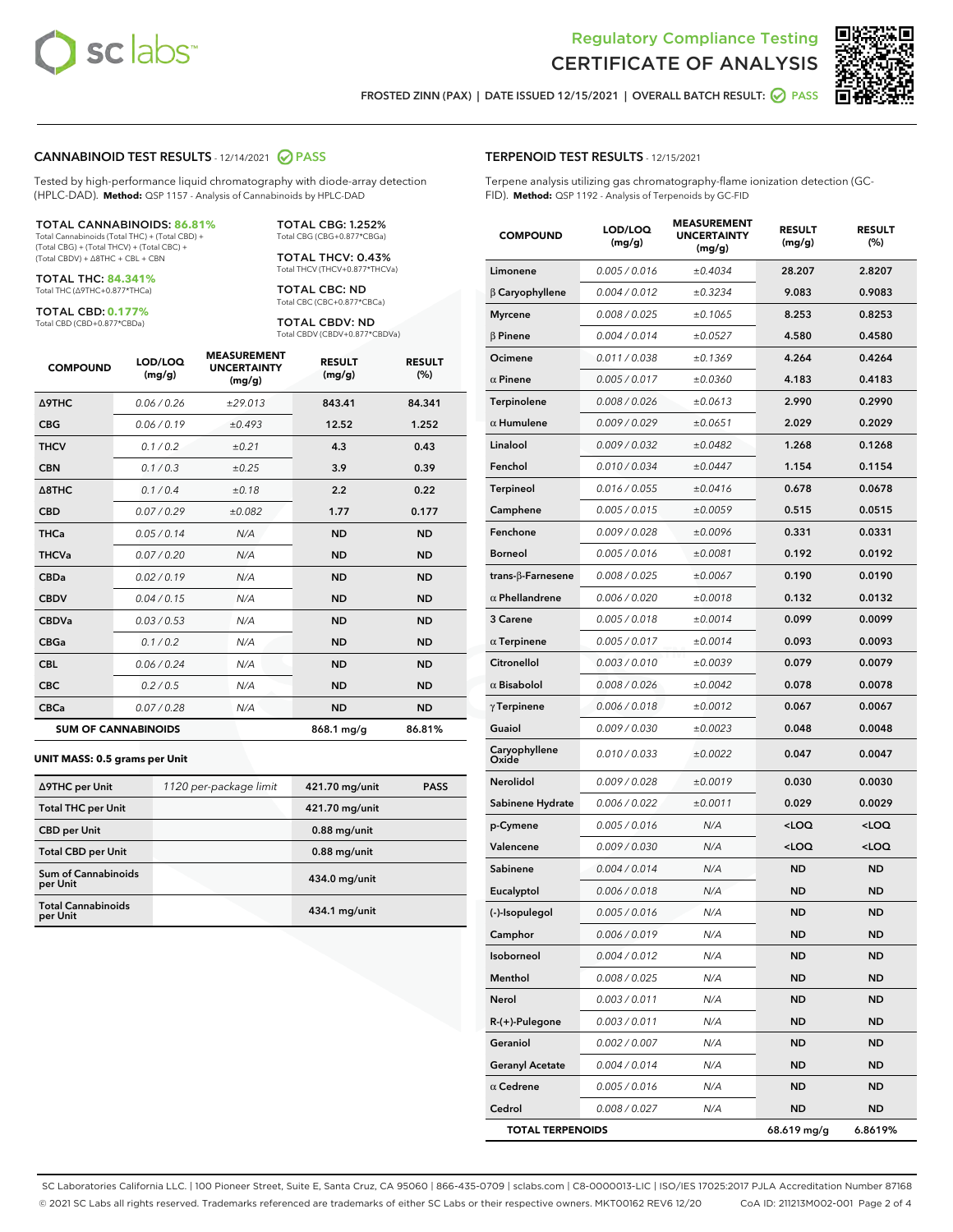



FROSTED ZINN (PAX) | DATE ISSUED 12/15/2021 | OVERALL BATCH RESULT: 2 PASS

# CATEGORY 1 PESTICIDE TEST RESULTS - 12/15/2021 2 PASS

Pesticide and plant growth regulator analysis utilizing high-performance liquid chromatography-mass spectrometry (HPLC-MS) or gas chromatography-mass spectrometry (GC-MS). \*GC-MS utilized where indicated. **Method:** QSP 1212 - Analysis of Pesticides and Mycotoxins by LC-MS or QSP 1213 - Analysis of Pesticides by GC-MS

| LOD/LOQ<br><b>LIMIT</b><br><b>COMPOUND</b><br>$(\mu g/g)$<br>$(\mu g/g)$ | <b>ACTION</b><br><b>MEASUREMENT</b><br><b>UNCERTAINTY</b><br>$(\mu g/g)$ | <b>RESULT</b><br>$(\mu g/g)$ | <b>RESULT</b> |
|--------------------------------------------------------------------------|--------------------------------------------------------------------------|------------------------------|---------------|
| 0.03/0.08<br>Aldicarb<br>$>$ LOD                                         | N/A                                                                      | <b>ND</b>                    | <b>PASS</b>   |
| Carbofuran<br>0.02/0.05<br>$>$ LOD                                       | N/A                                                                      | <b>ND</b>                    | <b>PASS</b>   |
| Chlordane*<br>0.03 / 0.08<br>$\ge$ LOD                                   | N/A                                                                      | <b>ND</b>                    | <b>PASS</b>   |
| Chlorfenapyr*<br>0.03/0.10<br>$>$ LOD                                    | N/A                                                                      | <b>ND</b>                    | <b>PASS</b>   |
| Chlorpyrifos<br>0.02 / 0.06<br>$\ge$ LOD                                 | N/A                                                                      | <b>ND</b>                    | <b>PASS</b>   |
| 0.02 / 0.07<br>Coumaphos<br>$\ge$ LOD                                    | N/A                                                                      | <b>ND</b>                    | <b>PASS</b>   |
| 0.02/0.07<br>Daminozide<br>$>$ LOD                                       | N/A                                                                      | <b>ND</b>                    | <b>PASS</b>   |
| <b>DDVP</b><br>0.03/0.09<br>$\ge$ LOD<br>(Dichlorvos)                    | N/A                                                                      | <b>ND</b>                    | <b>PASS</b>   |
| <b>Dimethoate</b><br>0.03 / 0.08<br>$\ge$ LOD                            | N/A                                                                      | <b>ND</b>                    | <b>PASS</b>   |
| Ethoprop(hos)<br>0.03/0.10<br>$>$ LOD                                    | N/A                                                                      | <b>ND</b>                    | <b>PASS</b>   |
| 0.02 / 0.06<br>$\ge$ LOD<br>Etofenprox                                   | N/A                                                                      | <b>ND</b>                    | <b>PASS</b>   |
| 0.03 / 0.08<br>Fenoxycarb<br>$>$ LOD                                     | N/A                                                                      | <b>ND</b>                    | <b>PASS</b>   |
| 0.03 / 0.08<br>Fipronil<br>$\ge$ LOD                                     | N/A                                                                      | <b>ND</b>                    | <b>PASS</b>   |
| Imazalil<br>0.02 / 0.06<br>$\ge$ LOD                                     | N/A                                                                      | <b>ND</b>                    | <b>PASS</b>   |
| <b>Methiocarb</b><br>0.02 / 0.07<br>$\ge$ LOD                            | N/A                                                                      | <b>ND</b>                    | <b>PASS</b>   |
| Methyl<br>0.03/0.10<br>$\ge$ LOD<br>parathion                            | N/A                                                                      | <b>ND</b>                    | <b>PASS</b>   |
| 0.03/0.09<br><b>Mevinphos</b><br>$\ge$ LOD                               | N/A                                                                      | <b>ND</b>                    | <b>PASS</b>   |
| Paclobutrazol<br>0.02 / 0.05<br>$>$ LOD                                  | N/A                                                                      | <b>ND</b>                    | <b>PASS</b>   |
| 0.03/0.09<br>$\ge$ LOD<br>Propoxur                                       | N/A                                                                      | <b>ND</b>                    | <b>PASS</b>   |
| Spiroxamine<br>0.03 / 0.08<br>$\ge$ LOD                                  | N/A                                                                      | <b>ND</b>                    | <b>PASS</b>   |
| 0.03/0.10<br>$\ge$ LOD<br>Thiacloprid                                    | N/A                                                                      | <b>ND</b>                    | <b>PASS</b>   |

# CATEGORY 2 PESTICIDE TEST RESULTS - 12/15/2021 @ PASS

| <b>COMPOUND</b>          | LOD/LOO<br>$(\mu g/g)$ | <b>ACTION</b><br>LIMIT<br>$(\mu g/g)$ | <b>MEASUREMENT</b><br><b>UNCERTAINTY</b><br>$(\mu g/g)$ | <b>RESULT</b><br>$(\mu g/g)$ | <b>RESULT</b> |  |
|--------------------------|------------------------|---------------------------------------|---------------------------------------------------------|------------------------------|---------------|--|
| Abamectin                | 0.03/0.10              | 0.1                                   | N/A                                                     | <b>ND</b>                    | <b>PASS</b>   |  |
| Acephate                 | 0.02/0.07              | 0.1                                   | N/A                                                     | <b>ND</b>                    | <b>PASS</b>   |  |
| Acequinocyl              | 0.02/0.07              | 0.1                                   | N/A                                                     | <b>ND</b>                    | <b>PASS</b>   |  |
| Acetamiprid              | 0.02/0.05              | 0.1                                   | N/A                                                     | <b>ND</b>                    | <b>PASS</b>   |  |
| Azoxystrobin             | 0.02/0.07              | 0.1                                   | N/A                                                     | <b>ND</b>                    | <b>PASS</b>   |  |
| <b>Bifenazate</b>        | 0.01/0.04              | 0.1                                   | N/A                                                     | <b>ND</b>                    | <b>PASS</b>   |  |
| <b>Bifenthrin</b>        | 0.02 / 0.05            | 3                                     | N/A                                                     | <b>ND</b>                    | <b>PASS</b>   |  |
| <b>Boscalid</b>          | 0.03/0.09              | 0.1                                   | N/A                                                     | <b>ND</b>                    | <b>PASS</b>   |  |
| Captan                   | 0.19/0.57              | 0.7                                   | N/A                                                     | <b>ND</b>                    | <b>PASS</b>   |  |
| Carbaryl                 | 0.02/0.06              | 0.5                                   | N/A                                                     | <b>ND</b>                    | <b>PASS</b>   |  |
| Chlorantranilip-<br>role | 0.04/0.12              | 10                                    | N/A                                                     | <b>ND</b>                    | <b>PASS</b>   |  |
| Clofentezine             | 0.03/0.09              | 0.1                                   | N/A                                                     | <b>ND</b>                    | <b>PASS</b>   |  |

# CATEGORY 2 PESTICIDE TEST RESULTS - 12/15/2021 continued

| <b>COMPOUND</b>               | LOD/LOQ<br>(µg/g) | <b>ACTION</b><br><b>LIMIT</b><br>(µg/g) | <b>MEASUREMENT</b><br><b>UNCERTAINTY</b><br>$(\mu g/g)$ | <b>RESULT</b><br>(µg/g) | <b>RESULT</b> |
|-------------------------------|-------------------|-----------------------------------------|---------------------------------------------------------|-------------------------|---------------|
| Cyfluthrin                    | 0.12 / 0.38       | $\overline{c}$                          | N/A                                                     | <b>ND</b>               | <b>PASS</b>   |
| Cypermethrin                  | 0.11 / 0.32       | $\mathcal{I}$                           | N/A                                                     | <b>ND</b>               | <b>PASS</b>   |
| <b>Diazinon</b>               | 0.02 / 0.05       | 0.1                                     | N/A                                                     | <b>ND</b>               | <b>PASS</b>   |
| Dimethomorph                  | 0.03 / 0.09       | 2                                       | N/A                                                     | <b>ND</b>               | <b>PASS</b>   |
| Etoxazole                     | 0.02 / 0.06       | 0.1                                     | N/A                                                     | <b>ND</b>               | <b>PASS</b>   |
| Fenhexamid                    | 0.03 / 0.09       | 0.1                                     | N/A                                                     | <b>ND</b>               | <b>PASS</b>   |
| Fenpyroximate                 | 0.02 / 0.06       | 0.1                                     | N/A                                                     | <b>ND</b>               | <b>PASS</b>   |
| Flonicamid                    | 0.03/0.10         | 0.1                                     | N/A                                                     | <b>ND</b>               | <b>PASS</b>   |
| Fludioxonil                   | 0.03/0.10         | 0.1                                     | N/A                                                     | <b>ND</b>               | <b>PASS</b>   |
| Hexythiazox                   | 0.02 / 0.07       | 0.1                                     | N/A                                                     | <b>ND</b>               | <b>PASS</b>   |
| Imidacloprid                  | 0.04 / 0.11       | 5                                       | N/A                                                     | <b>ND</b>               | <b>PASS</b>   |
| Kresoxim-methyl               | 0.02 / 0.07       | 0.1                                     | N/A                                                     | <b>ND</b>               | <b>PASS</b>   |
| Malathion                     | 0.03 / 0.09       | 0.5                                     | N/A                                                     | <b>ND</b>               | <b>PASS</b>   |
| Metalaxyl                     | 0.02 / 0.07       | $\overline{c}$                          | N/A                                                     | <b>ND</b>               | <b>PASS</b>   |
| Methomyl                      | 0.03/0.10         | 1                                       | N/A                                                     | <b>ND</b>               | <b>PASS</b>   |
| Myclobutanil                  | 0.03 / 0.09       | 0.1                                     | N/A                                                     | <b>ND</b>               | <b>PASS</b>   |
| Naled                         | 0.02 / 0.07       | 0.1                                     | N/A                                                     | <b>ND</b>               | <b>PASS</b>   |
| Oxamyl                        | 0.04 / 0.11       | 0.5                                     | N/A                                                     | ND                      | <b>PASS</b>   |
| Pentachloronitro-<br>benzene* | 0.03 / 0.09       | 0.1                                     | N/A                                                     | <b>ND</b>               | <b>PASS</b>   |
| Permethrin                    | 0.04 / 0.12       | 0.5                                     | N/A                                                     | <b>ND</b>               | <b>PASS</b>   |
| Phosmet                       | 0.03 / 0.10       | 0.1                                     | N/A                                                     | <b>ND</b>               | <b>PASS</b>   |
| Piperonylbu-<br>toxide        | 0.02 / 0.07       | 3                                       | N/A                                                     | <b>ND</b>               | <b>PASS</b>   |
| Prallethrin                   | 0.03 / 0.08       | 0.1                                     | N/A                                                     | <b>ND</b>               | <b>PASS</b>   |
| Propiconazole                 | 0.02 / 0.07       | 0.1                                     | N/A                                                     | <b>ND</b>               | <b>PASS</b>   |
| Pyrethrins                    | 0.04 / 0.12       | 0.5                                     | N/A                                                     | <b>ND</b>               | <b>PASS</b>   |
| Pyridaben                     | 0.02 / 0.07       | 0.1                                     | N/A                                                     | <b>ND</b>               | <b>PASS</b>   |
| Spinetoram                    | 0.02 / 0.07       | 0.1                                     | N/A                                                     | <b>ND</b>               | <b>PASS</b>   |
| Spinosad                      | 0.02 / 0.07       | 0.1                                     | N/A                                                     | <b>ND</b>               | <b>PASS</b>   |
| Spiromesifen                  | 0.02 / 0.05       | 0.1                                     | N/A                                                     | <b>ND</b>               | <b>PASS</b>   |
| Spirotetramat                 | 0.02 / 0.06       | 0.1                                     | N/A                                                     | <b>ND</b>               | <b>PASS</b>   |
| Tebuconazole                  | 0.02 / 0.07       | 0.1                                     | N/A                                                     | <b>ND</b>               | <b>PASS</b>   |
| Thiamethoxam                  | 0.03 / 0.10       | 5                                       | N/A                                                     | <b>ND</b>               | <b>PASS</b>   |
| Trifloxystrobin               | 0.03 / 0.08       | 0.1                                     | N/A                                                     | <b>ND</b>               | <b>PASS</b>   |

SC Laboratories California LLC. | 100 Pioneer Street, Suite E, Santa Cruz, CA 95060 | 866-435-0709 | sclabs.com | C8-0000013-LIC | ISO/IES 17025:2017 PJLA Accreditation Number 87168 © 2021 SC Labs all rights reserved. Trademarks referenced are trademarks of either SC Labs or their respective owners. MKT00162 REV6 12/20 CoA ID: 211213M002-001 Page 3 of 4